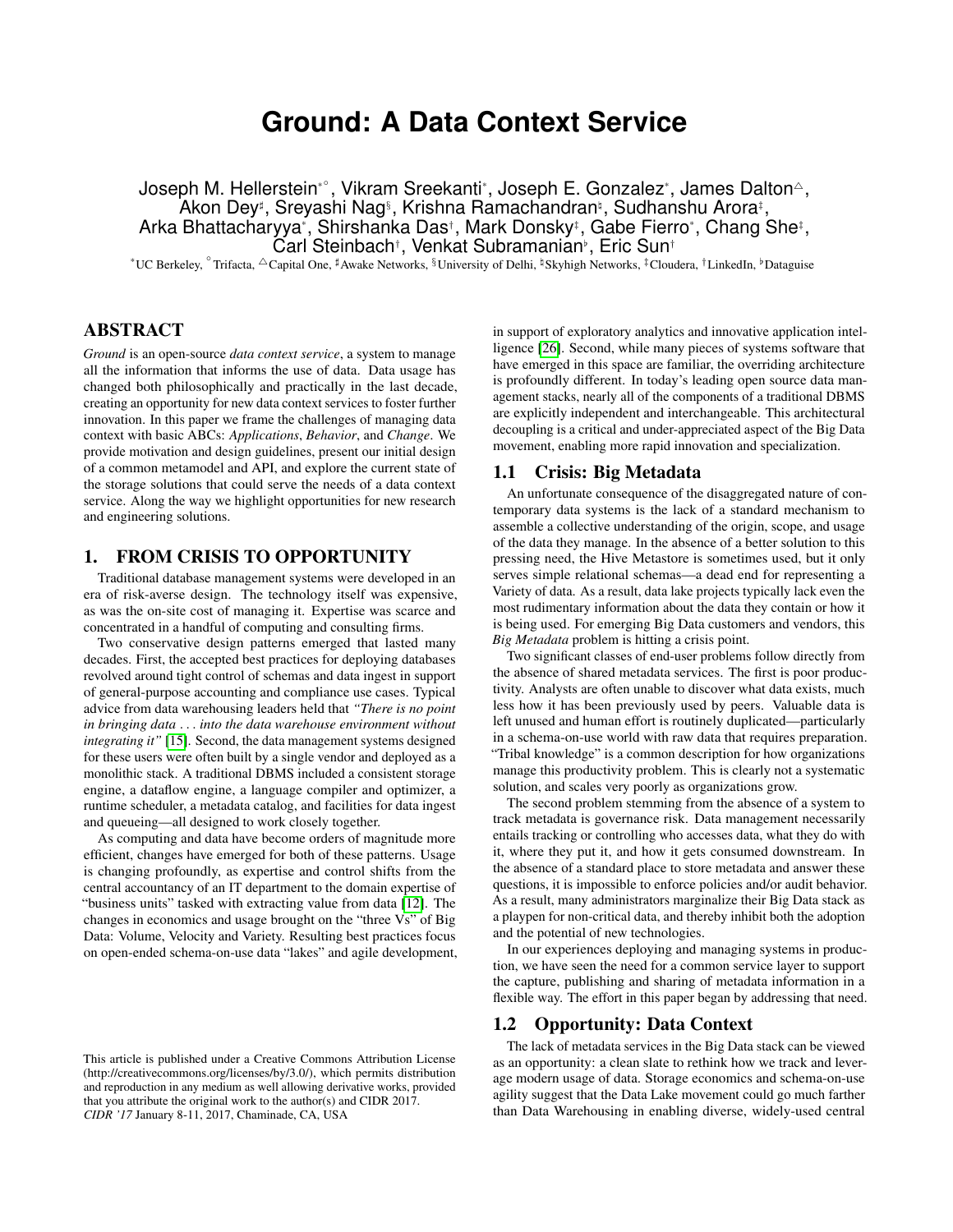repositories of data that can adapt to new data formats and rapidly changing organizations. In that spirit, we advocate rethinking traditional metadata in a far more comprehensive sense. More generally, what we should strive to capture is the full context of data.

To emphasize the conceptual shifts of this *data context*, and as a complement to the "three Vs" of Big Data, we introduce three key sources of information—the *ABCs of Data Context*. Each represents a major change from the simple metadata of traditional enterprise data management.

Applications: Application context is the core information that describes how raw bits get interpreted for use. In modern agile scenarios, application context is often relativistic (many schemas for the same data) and complex (with custom code for data interpretation). Application context ranges from basic data descriptions (encodings, schemas, ontologies, tags), to statistical models and parameters, to user annotations. All of the artifacts involved—wrangling scripts, view definitions, model parameters, training sets, etc.—are critical aspects of application context.

Behavior: This is information about how data was created and used over time. In decoupled systems, behavioral context spans multiple services, applications and formats and often originates from highvolume sources (e.g., machine-generated usage logs). Not only must we track upstream lineage— the data sets and code that led to the creation of a data object—we must also track the downstream lineage, including data products derived from this data object. Aside from data lineage, behavioral context includes logs of usage: the "digital exhaust" left behind by computations on the data. As a result, behavioral context metadata can often be larger than the data itself.

Change: This is information about the version history of data, code and associated information, including changes over time to both structure and content. Traditional metadata focused on the present, but historical context is increasingly useful in agile organizations. This context can be a linear sequence of versions, or it can encompass branching and concurrent evolution, along with interactions between co-evolving versions. By tracking the version history of all objects spanning code, data, and entire analytics pipelines, we can simplify debugging and enable auditing and counterfactual analysis.

Data context services represent an opportunity for database technology innovation, and an urgent requirement for the field. We are building an open-source data context service we call *Ground*, to serve as a central model, API and repository for capturing the broad context in which data gets used. Our goal is to address practical problems for the Big Data community in the short term and to open up opportunities for long-term research and innovation.

In the remainder of the paper we illustrate the opportunities in this space, design requirements for solutions, and our initial efforts to tackle these challenges in open source.

## <span id="page-1-0"></span>2. DIVERSE USE CASES

To illustrate the potential of the Ground data context service, we describe two concrete scenarios in which Ground can aid in data discovery, facilitate better collaboration, protect confidentiality, help diagnose problems, and ultimately enable new value to be captured from existing data. After presenting these scenarios, we explore the design requirements for a data context service.

#### 2.1 Scenario: Context-Enabled Analytics

This scenario represents the kind of usage we see in relatively technical organizations making aggressive use of data for machinelearning driven applications like customer targeting. In these organizations, data analysts make extensive use of flexible tools for data preparation and visualization and often have some SQL skills, while data scientists actively prototype and develop custom software for machine learning applications.

Janet is an analyst in the Customer Satisfaction department at a large bank. She suspects that the social network behavior of customers can predict if they are likely to close their accounts (customer churn). Janet has access to a rich *context-service-enabled* data lake and a wide range of tools that she can use to assess her hypothesis.

Janet begins by downloading a free sample of a social media feed. She uses an advanced data catalog application (we'll call it "Catly") which connects to Ground, recognizes the content of her sample, and notifies her that the bank's data lake has a complete feed from the previous month. She then begins using Catly to search the lake for data on customer retention: what is available, and who has access to it? As Janet explores candidate schemas and data samples, Catly retrieves usage data from Ground and notifies her that Sue, from the data-science team, had previously used a database table called cust\_roster as input to a Python library called cust\_churn. Examining a sample from cust\_roster and knowing of Sue's domain expertise, Janet decides to work with that table in her own churn analysis.

Having collected the necessary data, Janet turns to a data preparation application ("Preply") to clean and transform the data. The social media data is a JSON document; Preply searches Ground for relevant wrangling scripts and suggests unnesting attributes and pivoting them into tables. Based on security information in Ground, Preply warns Janet that certain customer attributes in her table are protected and may not be used for customer retention analysis. Finally, to join the social media names against the customer names, Preply uses previous wrangling scripts registered with Ground by other analysts to extract standardized keys and suggest join conditions to Janet.

Having prepared the data, Janet loads it into her BI charting tool and discovers a strong correlation between customer churn and social sentiment. Janet uses the "share" feature of the BI tool to send it to Sue; the tool records the share in Ground.

Sue has been working on a machine learning pipeline for automated discount targeting. Janet's chart has useful features, so Sue consults Ground to find the input data. Sue joins Janet's dataset into her existing training data but discovers that her pipeline's prediction accuracy *decreases*. Examining Ground's schema for Janet's dataset, Sue realizes that the sentiment column is categorical and needs to be pivoted into indicator columns isPositive, isNegative, and isNeutral. Sue writes a Python script to transform Janet's data into a new file in the required format. She trains a new version of the targeting model and deploys it to send discount offers to customers at risk of leaving. Sue registers her training pipeline including Janet's social media feeds in the daily build; Ground is informed of the new code versions and service registration.

After several weeks of improved predictions, Sue receives an alert from Ground about changes in Janet's script; she also sees a notable drop in prediction accuracy of her pipeline. Sue discovers that some of the new social media messages are missing sentiment scores. She queries Ground for the version of the data and pipeline code when sentiment scores first went missing. Upon examination, she sees that the upgrade to the sentiment analysis code produced new categories for which she doesn't have columns (e.g., isAngry, isSad, . . . ). Sue uses Ground to roll back the sentiment analysis code in Janet's pipeline and re-run her pipeline for the past month. This fixes Sue's problem, but Sue wonders if she can simply roll back Janet's scripts in production. Consulting Ground, Sue discovers that other pipelines now depend upon the new version of Janet's scripts. Sue calls a meeting with the relevant stakeholders to untangle the situation.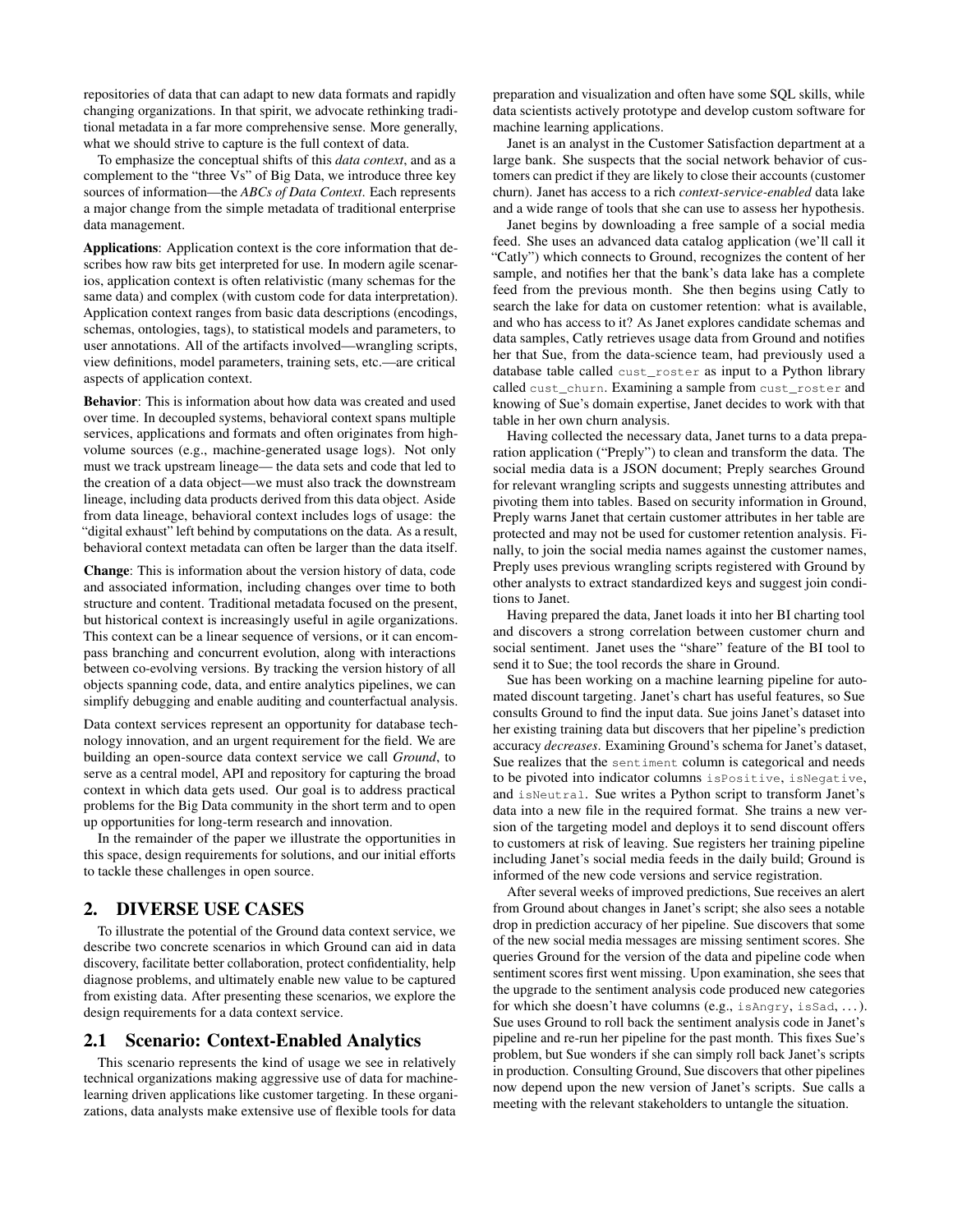Throughout our scenario, the users and their applications benefited from global data context. Applications like Catly and Preply were able to provide innovative features by mining the "tribal knowledge" captured in Ground: recommending datasets and code, identifying experts, flagging security concerns, notifying developers of changes, etc. The users were provided contextual awareness of both technical and organizational issues and able to interrogate global context to understand root causes. Many of these features exist in isolated applications today, but would work far better with global context. Data context services make this possible, opening up opportunities for innovation, efficiency and better governance.

# 2.2 Scenario: Big Data in Enterprise IT

Many organizations are not as technical as the one in our previous scenario. We received feedback on an early draft of this paper from an IT executive at a global financial services firm (not affiliated with the authors), who characterized both Janet and Sue as "developers" not analysts. ("If she knows what JSON is, she's a developer!") In his organization, such developers represent less than 10% of the data users. The remaining 90% interact solely with graphical interfaces. However, he sees data context offering enormous benefits to his organization. Here we present an illustrative enterprise IT scenario.

Mark is an Data Governance manager working in the IT department of a global bank. He is responsible for a central data warehouse, and the legacy systems that support it, including Extract-Transform-Load (ETL) mappings for loading operational databases into the warehouse, and Master Data Management (MDM) systems for governing the "golden master" of various reference data sets (customers, partner organizations, and so on.) Recently, the bank decided to migrate off of these systems and onto a Big Data stack, to accomodate larger data volumes and greater variety of data. In so doing, they rewrote many of their workflows; the new workflows register their context in Ground.

Sara is an analyst in the bank's European Compliance office; she uses Preply to prepare monthly reports for various national governments demonstrating the firm's compliance with regulations like Basel III [\[33\]](#page-11-1). As Sara runs this month's AssetAllocation report, she sees that a field called IPRE\_AUSNZ came back with a very small value relative to other fields prefixed with IPRE. She submits a request to the IT department's trouble ticket system ("Helply") referencing the report she ran, asking "What is this field? What are the standard values? If it is unusual, can you help me understand why?" Mark receives the ticket in his email, and Helply stores an association in Ground between Sara and AssetAllocation. Mark looks in Ground at summary statistics for the report fields over time, and confirms that the value in that field is historically low by an order of magnitude. Mark then looks at a "data dictionary" of reference data in Ground and sees that IPRE was documented as "Income-Producing Real Estate". He looks at lineage data in Ground and finds that the IPRE\_AUSNZ field in the report is calculated by a SQL view aggregating data from both Australia and New Zealand. He also looks at version information for the view behind AssetAllocation, and finds that the view was modified on the second day of the month to compute two new fields, IPRE\_AUS and IPRE\_NZ that separate the reporting across those geographies. Mark submits a response in Helply that explains this to Sara. Armed with that information, Sara uses the Preply UI to sum all three fields into a single cell representing the IPRE calculation for the pair of countries over the course of the full month.

Based on the Helply association, Sara is subscribed automatically to an RSS feed associated with AssetAllocation. In future, Sara will automatically learn about changes that affect the report, thanks to the the new workloads from Mark's team that autogenerate data lineage in Ground. Mark's team takes responsibility for *upstream* reporting of version changes to data sources (e.g. reference data) and code (ETL scripts, warehouse queries, etc), as well as the data lineage implicit in that code. Using that data lineage, a script written by Mark's team auto-computes *downstream* Helply alerts for all data products that depend transitively on a change to upstream data and scripts.

In this scenario, both the IT and business users benefit from various kinds of context stored in Ground, including statistical data profiles, data dictionaries, field-level data lineage, code version history, and (transitive) associations between people, data, code and their versions. Our previous data science use cases largely exploited statistical and probabilistic aspects of context (correlations, recommendations); in this scenario, the initial motivation was quantitative, but the context was largely used in more deterministic and discrete ways (dependencies, definitions, alerts). Over time time, we believe organizations will leverage data context using both deterministic and probabilistic approaches.

### 3. DESIGN AND ARCHITECTURE

In a decoupled architecture of multiple applications and backend services, context serves as a "narrow waist"—a single point of access for the basic information about data and its usage. It is hard to anticipate the breadth of applications that could emerge. Hence we were keen in designing Ground to focus on initial decisions that could enable new services and applications in future.

### 3.1 Design Requirements

In our design, we were guided by Postel's Law of Robustness from Internet architecture: *"Be conservative in what you do, be liberal in what you accept from others."* Guided by this philosophy, we identified four central design requirements for a successful data context service.

Model-Agnostic. For a data context service to be broadly adopted, it cannot impose opinions on metadata modeling. Data models evolve and persist over time: modern organizations have to manage everything from COBOL data layouts to RDBMS dumps to XML, JSON, Apache logs and free text. As a result, the context service cannot prescribe how metadata is modeled—each dataset may have different metadata to manage. This is a challenge in legacy "master data" systems, and a weakness in the Big Data stack today: Hive Metastore captures fixed features of relational schemas; HDFS captures fixed features of files. A key challenge in Ground is to design a core metamodel that captures generic information that applies to all data, as well as custom information for different data models, applications, and usage. We explore this issue in Section [3.3.](#page-4-0)

Immutable. Data context must be immutable; *updating* stored context is tantamount to erasing history. There are multiple reasons why history is critical. The latest context may not always be the most relevant: we may want to replay scenarios from the past for what-if analysis or debugging, or we may want to study how context information (e.g., success rate of a statistical model) changes over time. Prior context may also be important for governance and veracity purposes: we may be asked to audit historical behavior and metadata, or reproduce experimental results published in the past. This simplifies record-keeping, but of course it raises significant engineering challenges. We explore this issue in Section [4.](#page-6-0)

Scalable. It is a frequent misconception that metadata is small. In fact, metadata scaling was already a challenge in previousgeneration ETL technology. In many Big Data settings, it is reasonable to envision the data context being far larger than the data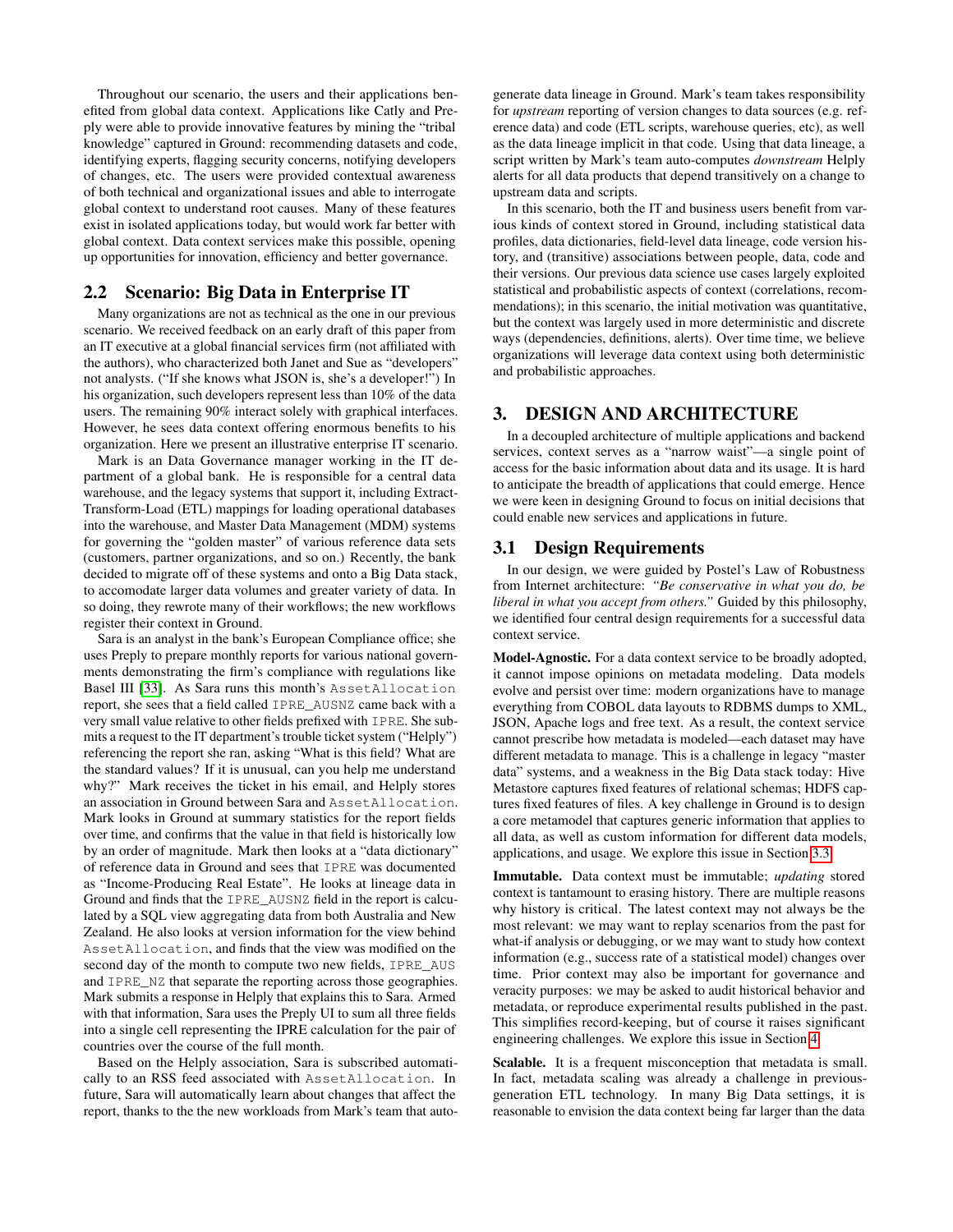<span id="page-3-0"></span>

Figure 1: The architecture of Ground. The Common Ground metamodel (Section [3.3\)](#page-4-0) is at the center, supported by a set of swappable underground services. The system is intended to support a growing set of aboveground applications, examples of which are shown. Ground is decoupled from applications and services via asynchronous messaging services. Our initial concrete instantiation of this architecture, Ground 0, is described in Section [4.](#page-6-0)

itself. Usage information is one culprit: logs from a service can often outstrip the data managed by the service. Another is data lineage, which can grow to be extremely large depending on the kind of lineage desired [\[6\]](#page-10-2). Version history can also be substantial. We explore these issues in Section [4](#page-6-0) as well.

Politically Neutral. Common narrow-waist service like data context must interoperate with a wide range of other services and systems designed and marketed by often competing vendors. Customers will only adopt and support a central data context service if they feel no fear of lock-in; application writers will prioritize support for widely-used APIs to maximize the benefit of their efforts. It is important to note here that open source is not equivalent to political neutrality; customers and developers have to believe that the project leadership has strong incentives to behave in the common interest.

Based on the requirements above, the Ground architecture is informed by Postel's Law of Robustness and the design pattern of decoupled components. At its heart is a foundational metamodel called *Common Ground* with an associated *aboveground* API for data management applications like the catalog and wrangling examples above. The core functions underneath Ground are provided by swappable component services that plug in via the *underground* API. A sketch of the architecture of Ground is provided in Figure [1.](#page-3-0)

### 3.2 Key Services

Ground's functionality is backed by five decoupled subservices, connected via direct REST APIs and a message bus. For agility, we are starting the project using existing open source solutions for each service. We anticipate that some of these will require additional features for our purposes. In this section we discuss the role of each subservice, and highlight some of the research opportunities we foresee. Our initial choices for subservices are described in Section [4.](#page-6-0)

Ingest: Insertion, Crawlers and Queues. Metadata may be pushed into Ground or require crawling; it may arrive interactively via REST APIs or in batches via a message bus. A main design decision is to decouple the systems plumbing of ingest from an extensible set of metadata and feature extractors. To this end, ingest has both underground and aboveground APIs. New context metadata arrives for ingestion into Ground via an underground queue API from crawling services, or via an aboveground REST API from applications. As metadata arrives, Ground publishes notifications via an aboveground queue. aboveground applications can subscribe to these events to add unique value, fetching the associated metadata and data, and generating enhanced metadata asynchronously. For example, an application can subscribe for file crawl events, hand off the files to an entity extraction system like OpenCalais or AlchemyAPI, and subsequently tag the corresponding Common Ground metadata objects with the extracted entities.

Metadata feature extraction is an active research area; we hope that commodity APIs for scalable data crawling and ingest will drive more adoption and innovation in this area.

Versioned Metadata Storage. Ground must be able to efficiently store and retrieve metadata with the full richness of the Common Ground metamodel, including flexible version management of code and data, general-purpose model graphs and lineage storage. While none of the existing open source DBMSs target this data model, one can implement it in a shim layer above many of them. We discuss this at greater length in Section [4.1,](#page-7-0) where we examine a range of widely-used open source DBMSs. As noted in that section, we believe this is an area for significant database research.

Search and Query. Access to context information in Ground is expected to be complex and varied. As is noted later, Common Ground supports arbitrary tags, which leads to a requirement for search-style indexing that in current open source is best served by an indexing service outside the storage system. Second, intelligent applications like those in Section [2](#page-1-0) will run significant analytical workloads over metadata—especially usage metadata which could be quite large. Third, the underlying graphs in the Common Ground model require support for basic graph queries like transitive closures. Finally, it seems natural that some workloads will need to combine these three classes of queries. As we explore in Section [4.1,](#page-7-0) various open-source solutions can address these workloads at some level, but there is significant opportunity for research here.

Authentication and Authorization. Identity management and authorization are required for a context service, and must accommodate typical packages like LDAP and Kerberos. Note that authorization needs vary widely: the policies of a scientific consortium will differ from a defense agency or a marketing department. Ground's flexible metamodel can support a variety of relevant metadata (ownership,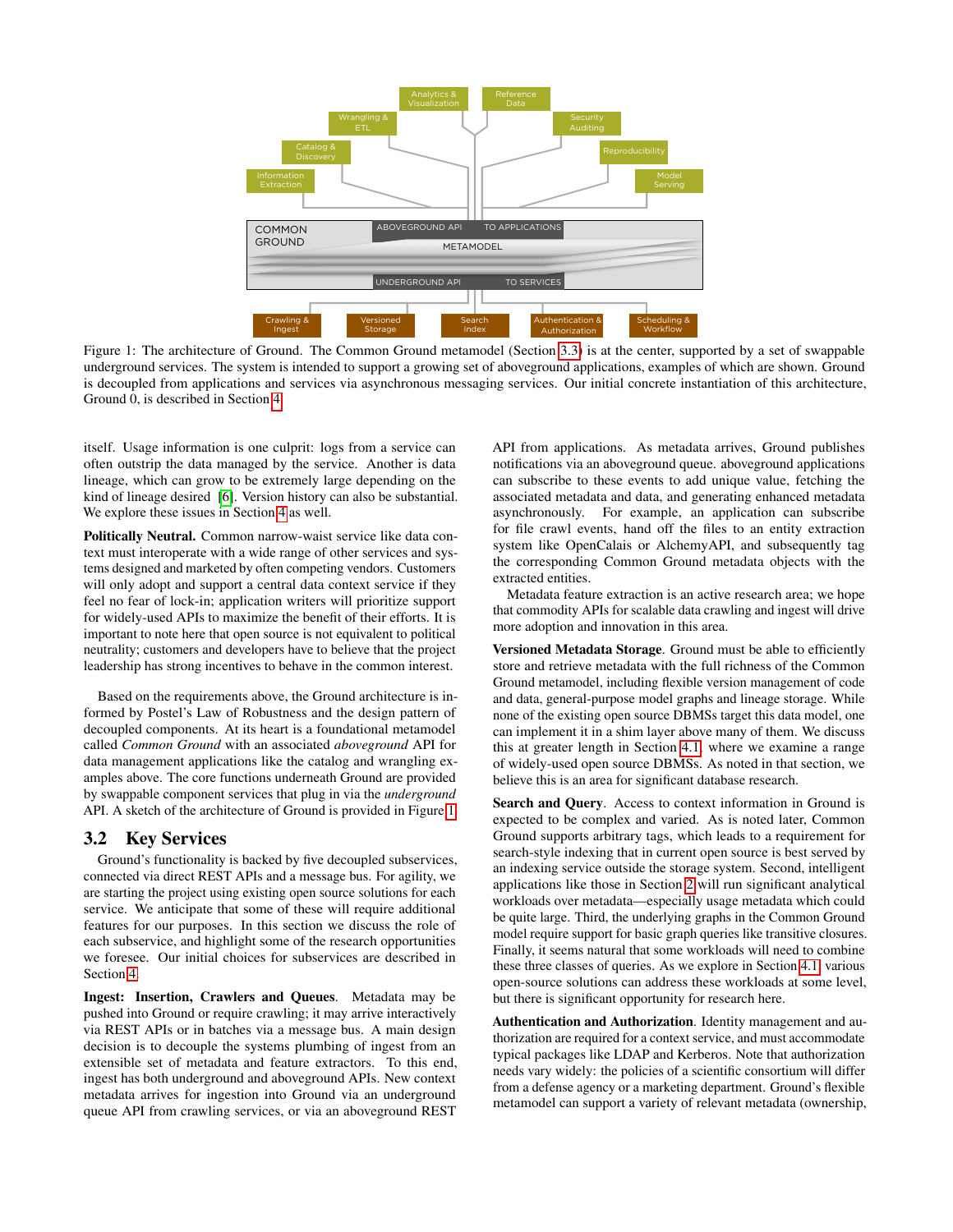<span id="page-4-1"></span>

Figure 2: The Common Ground metamodel.

content labels, etc.) Meanwhile, the role of versioning raises subtle security questions. Suppose the authorization policies of a past time are considered unsafe today—should reproducibility and debugging be disallowed? More research is needed integrate versions and lineage with security techniques like Information Flow Control [\[24\]](#page-11-2) in the context of evolving real-world pipelines.

Scheduling, Workflow, Reproducibility. We are committed to ensuring that Ground is flexible enough to capture the specification of workflows at many granularities of detail: from black-box containers to workflow graphs to source code. However, we do not expect Ground to be a universal provider of workflow execution or scheduling; instead we hope to integrate with a variety of schedulers and execution frameworks including on-premises and cloud-hosted approaches. This is currently under design, but the ability to work with multiple schedulers has become fairly common in the open source Big Data stack, so this may be a straightforward issue.

### <span id="page-4-0"></span>3.3 The Common Ground Metamodel

Ground is designed to manage both the ABCs of data context and the design requirements of data context services. The Common Ground metamodel is based on a layered graph structure shown in Figure [2:](#page-4-1) one layer for each of the ABCs of data context.

#### *3.3.1 Version Graphs: Representing Change*

We begin with the version graph layer of Common Ground, which captures changes corresponding to the *C* in the ABCs of data context (Figure [3\)](#page-4-2). This layer bootstraps the representation of all information in Ground, by providing the classes upon which all other layers are based. These classes and their subclasses are among the only information in Common Ground that is not itself versioned; this is why it forms the base of the metamodel.

The main atom of our metamodel is the Version, which is simply a globally unique identifier; it represents an immutable version of some object. We depict Versions via the small circles in the bottom layer of Figure [2.](#page-4-1) Ground links Versions into VersionHistoryDAGs via VersionSuccessor edges indicating that one version is the descendant of another (the short dark edges in the bottom of Figure [2.](#page-4-1)) Type parametrization ensures that all of the VersionSuccessors in a given DAG link the same subclass of Versions together. This representation of DAGs captures any partial order, and is general enough to reflect multiple different versioning systems.

RichVersions support customization. These variants of Versions can be associated with ad hoc Tags (key-value pairs) upon creation. Note that all of the classes introduced above are immutable—new values require the creation of new Versions.

#### External Items and Schrödinger Versioning

We often wish to track items whose metadata is managed outside

<span id="page-4-2"></span>

| 1              | public class Version {                                                |
|----------------|-----------------------------------------------------------------------|
| $\overline{c}$ | private String id;                                                    |
| 3              | ł                                                                     |
| 5              | <b>public class</b> VersionSuccessor <t extends="" version=""> {</t>  |
| 6              | // the unique id of this VersionSuccessor                             |
| 7              | private String id;                                                    |
| 8              | // the id of the Version that originates this successor               |
| 9              | private String fromId;                                                |
| 10             | // the id of the Version that this success points to                  |
| 11             | private String told;                                                  |
| 12             | ł                                                                     |
|                |                                                                       |
| 14             | <b>public class</b> VersionHistoryDAG <t extends="" version=""> {</t> |
| 15             | // the id of the Version that's at the rootId of this DAG             |
| 16             | private String itemId;                                                |
| 17             | // list of VersionSuccessors that make up this DAG                    |
| 18             | private List <strino edgeids;<="" td=""></strino>                     |
| 19             | // map of parents to children                                         |
| 20             | private Map <string, list<string=""> parentChildMap;</string,>        |
| 21             | ł                                                                     |
| 23             | public class RichVersion extends Version {                            |
| 24             | // the map of Keys to Tags associated with this RichVersion           |
| 25             | private Map <string, taq=""> tags;</string,>                          |
| 26             | // the StructureVersion associated with this RichVersion              |
| 27             | private String structureVersionId;                                    |
| 28             | // the optional reference associated with this RichVersion            |
| 29             | private String reference;                                             |
| 30             | // the optional parameters if this is an external version             |
| 31             | private Map <string, parameters;<="" strino="" td=""></string,>       |
| 32             | // timestamp if this is an external version                           |
| 33             | private Instant externalAccessTimeStamp;                              |
| 34             | // optional cache of the external version                             |
| 35             | private Object cachedValue;                                           |
| 36             | ł                                                                     |
| 38             | public class Tag {                                                    |
| 39             | private String versionId;                                             |
| 40             | // the Key of the Tag                                                 |
| 41             | private String key;                                                   |
| 42             |                                                                       |
|                | // the optional Value of the Tag                                      |
| 43             | private Object value;                                                 |
| 44             | // the Type of the Value if it exists                                 |
| 45             | private GroundType valueType;                                         |
| 46             | ł                                                                     |

Figure 3: Java skeleton for Version classes in Common Ground. Methods have been elided. Full code is available at https://github.com/ground-context/ground.

of Ground: canonical examples include GitHub repositories and Google Docs. Ground cannot automatically track these items as they change; at best it can track observations of those items. Observed versions of external items are represented by optional fields in Ground's RichVersions: the parameters for accessing the reference (e.g., port, protocol, URI, etc.), an externalAccessTimestamp, and an optional cachedValue. Whenever a Ground client uses the aboveground API to access a RichVersion with non-empty external parameters, Ground fetches the external object and generates a new ExternalVersion containing a new VersionID, an updated timestamp and possibly an updated cached value. We refer to this as a *Schrödinger* versioning scheme: each time we observe an ExternalVersion it changes. This allows Ground to track the history of an external object *as perceived* by Ground-enabled applications.

#### *3.3.2 Model Graphs: Application Context*

The model graph level of Common Ground provides a modelagnostic representation of application metadata: the *A* of our ABCs (Figure [4.](#page-5-0)) We use a graph model for flexibility: graphs can represent metadata entities and relationships from semistructured (JSON, XML) and structured (Relational, Object-Oriented, Matrix) data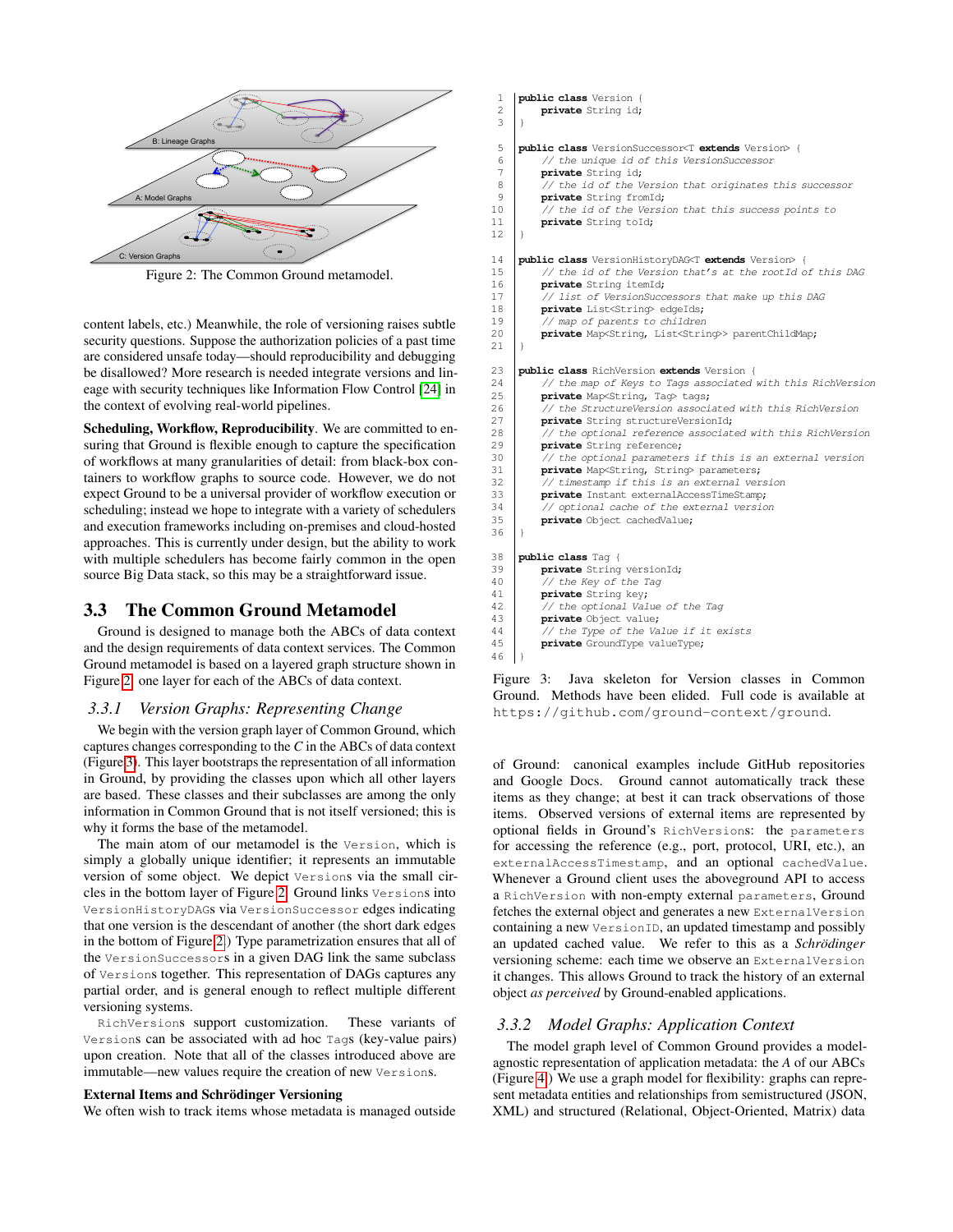models. A simple graph model enables the agility of schema-on-use at the metadata level, allowing diverse metadata to be independently captured as ad hoc model graphs and integrated as needed over time.

The model graph is based on an internal superclass called Item, which is simply a unique ID that can be associated with a VersionHistoryDAG. Note that an Item is intrinsically immutable, but can capture change via its associated VersionHistoryDAG: a fresh Version of the Item is created whenever a Taq is changed.

Ground's public API centers around three core object classes derived from Item: Node, Edge, and Graph. Each of these subclasses has an associated subclass in the version graph: NodeVersion, EdgeVersion and GraphVersion. Nodes and Edges are highlighted in the middle layer of Figure [2,](#page-4-1) with the Nodes projected visually onto their associated versions in the other layers.

The version graph allows for ad hoc Tags, but many applications desire more structure. To that end, the model graph includes a subclass of Item called Structure. A Structure is like a schema: a set of Tags that must be present. Unlike database schemas, the Structure class of Ground is versioned, via a StructureVersion subclass in the version graph. If an Item is associated with a Structure, each Version of the Item is associated with a corresponding StructureVersion and must define those Tags (along, optionally, with other ad hoc Tags.) Together, Tags, Structures and StructureVersions enable a breadth of metadata representations: from unstructured to semi-structured to structured.

Superversions: An Implementation Detail. The Common Ground model captures versions of relationships (e.g., Edges) between versioned objects (e.g., Nodes). The relationships themselves are first-class objects with identity and tags. Implemented naively, the version history of relationships can grow in unintended and undesirable ways. We address that problem by underlaying the logical Common Ground model with a physical compression scheme combined with lazy materialization of logical versions.

Consider updating the current version of a central Node  $M$  with  $n$  incident Edges to neighbor Nodes. Creating a new NodeVersion for  $M$  implicitly requires creating  $n$  new EdgeVersions, one for each of the  $n$  incident edges, to capture the connection between the new version of  $M$  and the (unchanged!) versions of the adjacent nodes. More generally, the number of EdgeVersions grows as the product of node versioning and node fanout.

We can mitigate the version factor by using a *superversion*, an implementation detail that does not change the logical metamodel of Common Ground. In essence, superversions capture a compressed set of contiguous NodeVersions and their common adjacencies. If we introduce  $k - 1$  changes to version v of node M before we change any adjacent node, there will be  $k$  logical EdgeVersions connecting  $M$  to each of its neighbor NodeVersions. Rather than materializing those EdgeVersions, we can use a superversion capturing the relationship between each neighbor and the range  $[v, vk]$ (Figure [5\)](#page-6-1). The actual logical EdgeVersions can be materialized on demand by the Ground runtime. More generally, in a branching version history, a superversion captures a growing rooted subgraph of the Versions of one Item, along with all adjacent Versions. A superversion grows monotonically to encompass new Versions with identical adjacencies. Note that the superversion represents both a supernode *and the adjacent edges to common nodes*; directionality of the adjacent edges is immaterial.

#### *3.3.3 Lineage Graphs: Behavior*

The goal of the lineage graph layer is to capture usage information composed from the nodes and edges in the model graph (Figure [6.](#page-6-2))

```
1 public class Item<T extends Version> {
 2 private String id;
 3 }
 5 public class NodeVersion extends RichVersion {
 6 \begin{array}{|c|c|c|c|c|}\n\hline\n\end{array} // the id of the Node containing this Version \begin{array}{c}\n\text{private String model:}\n\end{array}private String nodeId;
 8 }
10 public class EdgeVersion extends RichVersion {<br>11 // the id of the Edge containing this Vers
11 // the id of the Edge containing this Version<br>12 private String edge1d:
          private String edgeId;
13 // the id of the NodeVersion that this EV originates from<br>14 private String from Id:
14 private String fromId;<br>15 // the id of the NodeV
          .<br>// the id of the NodeVersion that this EV points to
16 private String toId;
17 \mid }
19 public class GraphVersion extends RichVersion {
          1/ the id of the Graph that contains this Version
21 private String graphId;<br>22 // the list of ids of E
          .<br>// the list of ids of EdgeVersions in this GraphVersion
23 private List<String> edgeVersionIds;
24 }
26 public class Node extends Item<NodeVersion> {
27 // the name of this Node
28 private String name:
29 }
31 public class Edge extends Item<EdgeVersion> {
32 // the name of this Edge
33 private String name;
34 }
36 public class Graph extends Item<GraphVersion> {
37 // the name of this Graph
38 private String name;
39 }
41 public class StructureVersion extends Version {
42 // the id of the Structure containing this Version
43 private String structureId;<br>44 //the map of attribute name
           1/4 the map of attribute names to types
45 private Map<String, GroundType> attributes;
4648 public class Structure extends ItemsStructureVersion> {<br>
// the name of this Structure
          // the name of this Structure
50 private String name;
51 }
```


To facilitate data lineage, Common Ground depends on two specific items— principals and workflows—that we describe here.

Principals (a subclass of Node) represent the actors that work with data: users, groups, roles, etc. Workflows (a subclass of Graph) represent specifications of code that can be invoked. Both of these classes have associated Version subclasses. Any Data Governance effort requires these classes: as examples, they are key to authorization, auditing and reproducibility.

In Ground, lineage is captured as a relationship between two Versions. This relationship is due to some process, either computational (a workflow) or manual (via some principal). LineageEdges (purple arrows in the top layer of Figure [2\)](#page-4-1) connect two or more (possibly differently-typed) Versions, at least one of which is a Workflow or Principal node. Note that LineageEdge is not a subclass of EdgeVersion; an EdgeVersion can only connect two NodeVersions; a LineageEdge can connect Versions from two different subclasses, including subclasses that are not under NodeVersion. For example, we might want to record that Sue imported nltk.py in her churn.py script; this is captured by a LineageEdge between a PrincipalVersion (representing Sue)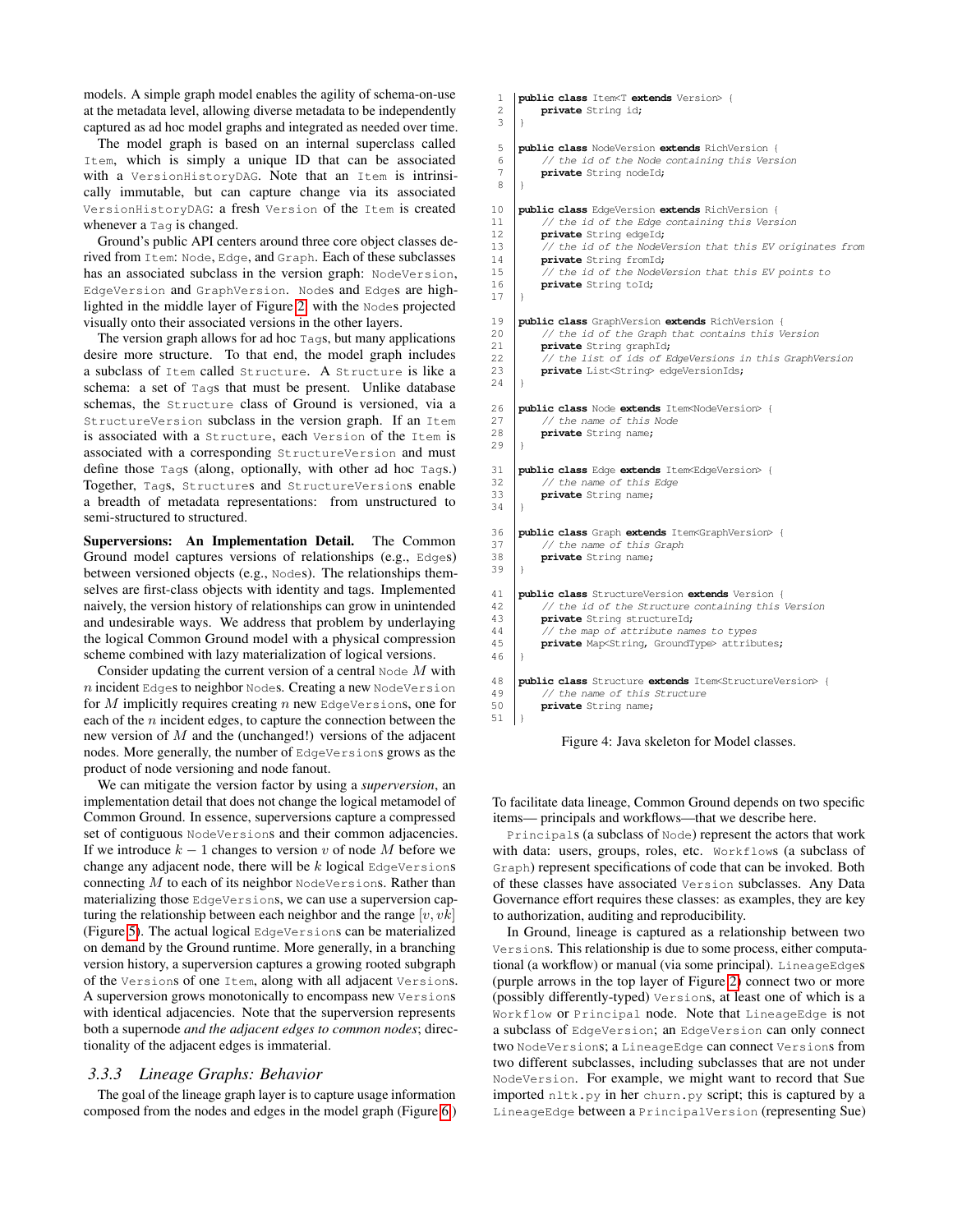<span id="page-6-1"></span>

Figure 5: VersionGraph with 2 changes to a single node, in logical and physical (superversion) representations.

```
1 public class LineageEdge extends RichVersion {
2 // id of the RichVersion that this LE originates from
3 private String fromId;
4 // id of the RichVersion that this LE points to
5 private String toId;
68 public class Principal extends Node {
9 }
11 public class Workflow extends Graph {
12 }
```
Figure 6: Java skeleton for Lineage classes.

and an EdgeVersion (representing the dependency between the two files).

Usage data is often generated by analyzing log files, code, and/or data, and it can become very large. There are important choices about how and when to materialize lineage that are best left to aboveground applications. For example, in a pure SQL environment, the lineage of a specific tuple in a table might be materialized physically on demand as a tree of input tuples, but the lineage for all tuples in the table is more efficiently described logically by the SQL query and its input tables. The Common Ground metamodel can support both approaches depending on the granularity of Items, Versions and LineageEdges chosen to be registered. Ground does not dictate this choice; it is made based on the context information ingested and the way it is used by aboveground applications.

#### *3.3.4 Extension Libraries*

The three layers of the Ground metamodel are deliberately general-purpose and non-prescriptive. We expect aboveground clients to define custom Structures to capture reusable application semantics. These can be packaged under Nodes representing shared libraries—e.g., a library for representing relational database catalogs, or scientific collaborations. StructureVersions allow these to be evolved over time in an identifiable manner.

#### 3.4 Grit: An Illustrative Example

To demonstrate the flexibility and expected usage of our model, we discuss an aboveground service we built called Grit: the Groundgit tracker. Grit maps metadata from git repositories into Ground, allowing users to easily associate contextual information about code (e.g., wrangling or analysis scripts) with metadata about data (the inputs and outputs of the script).

Consider a git repository on Github, such as ground-context/ground. This repository's identity is represented by a Node in Ground (the central black circle in Figure [7\)](#page-6-3), which we will call  $R$  for the sake of discussion. Every time a developer commits changes to the repository, git generates a unique hash that corresponds to a new version of the repository. Each one of these versions will be associated with a Structure that specifies two tags, a commitHash and a commitMessage

<span id="page-6-3"></span>

Figure 7: An illustration of Grit metadata. The Nodes and Edges have dotted lines; the Versions have solid lines.

(not pictured); the Structure ensures that every version of  $R$ will have both those tags. Grit registers a hook with Github to be notified about git commits and their hashes. Upon being notified of a new commit hash, grit calls a Ground API to register the new version of  $R$ ; Ground stores this as a NodeVersion associated with  $R$ , containing commitHash and commitMessage tags. The API also allows grit to specify the commit hashes that preceded this new version; Ground internally relates each NodeVersion to its predecessor(s) via VersionSuccessors (the black vertical arrows in Figure [7\)](#page-6-3). Note that aboveground applications do not explicitly create VersionSuccessors; the Ground API for registering a new NodeVersion and its parent(s) captures information that Ground uses to generate the VersionSuccessors internally.

To extend the example, Grit can be augmented to track files within the repositories. Grit represents each file in Ground via a Node, with an Edge between each file and the repository Node. Upon hearing of a commit from Github, Grit interrogates git to determine which files changed in that commit. For a given file  $F$  that has changed (the large left oval in Figure [7\)](#page-6-3), Grit creates a new NodeVersion (the smaller red ovals within the larger one) with metadata about the file (e.g., a size and checksum, not shown). Moreover, a new EdgeVersion (solid blue arrow in Figure [7\)](#page-6-3) associates the new file version with the new repository version. Last, we can model users (the right, green circle in Figure [7\)](#page-6-3) and the actions they perform. Once more, each user will be represented by a Node, which will be updated whenever the attributes of the user change—normally, not very often. There is a LineageEdge (the purple arrow in Figure [7\)](#page-6-3) that represents the changes that a user has caused in the repository. Each LineageEdge points from the user NodeVersion to the repository commit NodeVersion, capturing the state of the user and the repository upoon their git commit.

The initial Grit example was chosen to be simple but useful; it can be extended to capture more aspects of git's metadata whenever such detail is deemed useful to integrate with other context in Ground. Moving beyond git, we believe that the generality of the Common Ground metamodel will allow users to capture a wide variety of use cases. In addition to git, we have currently developed basic extension libraries that allow Ground to capture relational metadata (e.g., from the Hive metastore) and file system metadata (e.g., from HDFS). We hope that more contributions will be forthcoming given the simplicity and utility of the Common Ground model.

# <span id="page-6-0"></span>4. GROUND 0

Our initial Version 0 of Ground implements the Common Ground metamodel and provides REST APIs for interaction with the system. Referring back to Figure [1,](#page-3-0) Ground 0 uses Apache Kafka as a queuing service for the APIs, enabling underground services like Crawling and Ingestion to support bulk loading via scalable queues, and aboveground applications to subscribe to events and register additional context information. In terms of the underground services,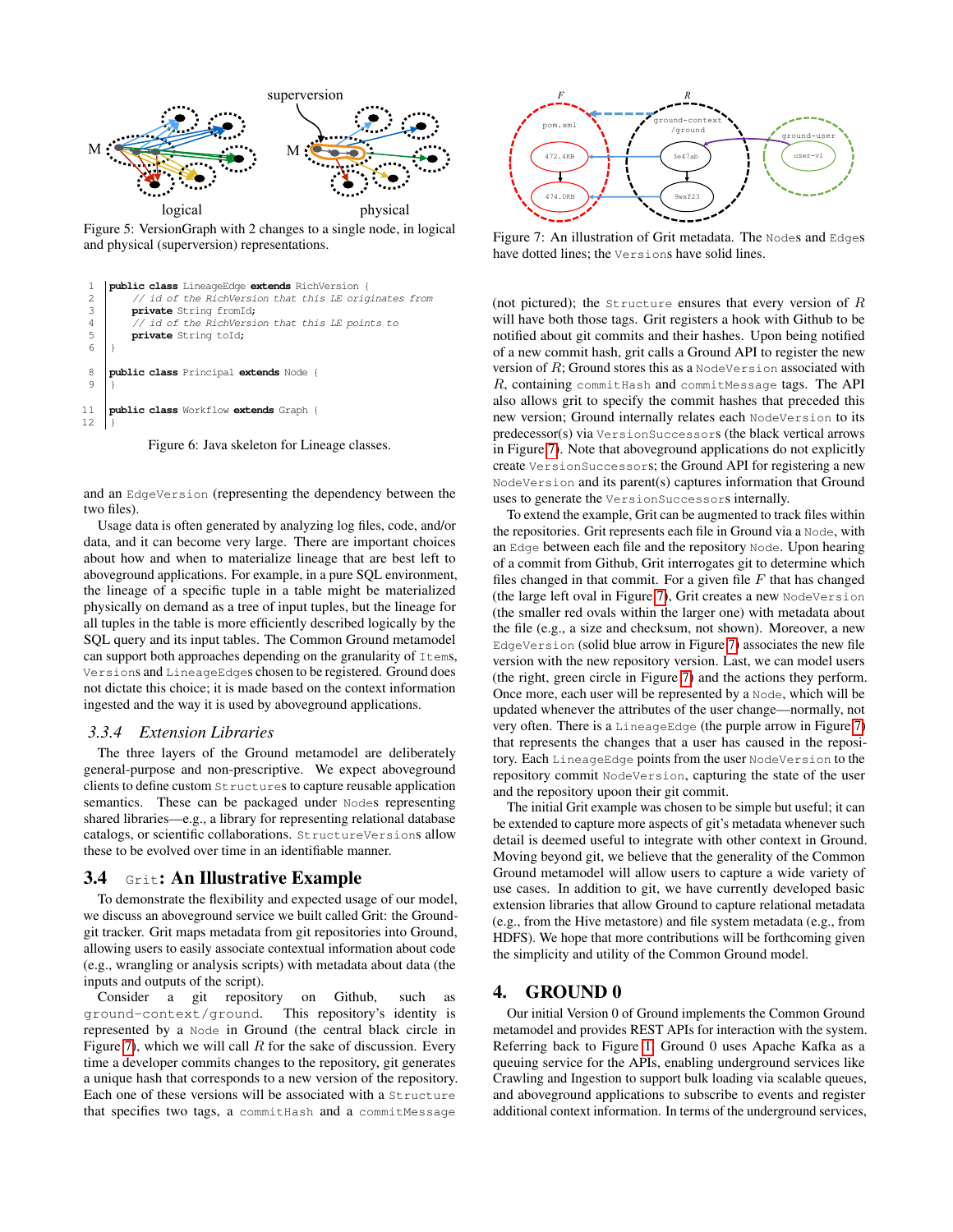Ground 0 makes use of LinkedIn's Gobblin system for crawling and ingest from files, databases, web sources and the like. We have integrated and evaluated a number of backing stores for versioned storage, including PostgreSQL, Cassandra, TitanDB and Neo4j; we report on results later in this section. We are currently integrating ElasticSearch for text indexing and are still evaluating options for ID/Authorization and Workflow/Scheduling.

To exercise our initial design and provide immediate functionality, we built support for three sources of metadata most commonly used in the Big Data ecosystem: file metadata from HDFS, schemas from Hive, and code versioning from git. To support HDFS, we extended Gobblin to extract file system metadata from its HDFS crawls and publish to Ground's Kafka connector. The resulting metadata is then ingested into Ground, and notifications are published on a Kafka channel for applications to respond to. To support Hive, we built an API shim that allows Ground to serve as a drop-in replacement for the Hive Metastore. One key benefit of using Ground as Hive's relational catalog is Ground's built-in support for versioning, which combined with the append-only nature of HDFS—makes it possible to *time travel* and view Hive tables as they appeared in the past. To support git, we have built crawlers to extract git history graphs as ExternalVersions in Ground. These three scenarios guided our design for Common Ground.

Having initial validation of our metamodel on a breadth of scenarios, our next concern has been the efficiency of storing and querying information represented in the Common Ground metamodel, given both its general-purpose model graph layer, and its support for versioning. To get an initial feeling for these issues, we began with two canonical use cases:

Proactive Impact Analysis. A common concern in managing operational data pipelines is to assess the effects of a code or schema change on downstream services. As a real-world model for this use case, we took the source code of Apache Hadoop and constructed a dependency graph of file imports that we register in Ground. We generate an impact analysis workload by running transitive closure starting from 5,000 randomly chosen files, and measuring the average time to retrieve the transitively dependent file versions.

Dwell Time Analysis. In the vein of the analysis pipeline Sue manages in Section [2,](#page-1-0) our second use case involves an assessment of code versions on customer behavior. In this case, we study how user "dwell time" on a web page correlates with the version of the software that populates the page (e.g., personalized news stories). We used a sizable real-world web log [\[30\]](#page-11-3), but had to simulate code versions for a content-selection pipeline. To that end we wanted to use real version history from git; in the absence of contentselection code we used the code repository for the Apache httpd web server system. Our experiment breaks the web log into sessions and artificially maps each session to a version of the software. We run 5,000 random queries choosing a software version and looking up all of its associated sessions.

While these use cases are less than realistic both in scale and in actual functionality, we felt they would provide simple feasibility results for more complex use cases.

# <span id="page-7-0"></span>4.1 Initial Experiences

To evaluate the state of off-the-shelf open source, we chose leading examples of relational, NoSQL, and graph databases. All benchmarks were run on a single Amazon EC2 m4.xlarge machine with 4 CPUs and 16GB of RAM. Our initial goal here was more experiential than quantitative—we wanted to see if we could easily get these systems to perform adequately for our use cases and if not, to call more attention to the needs of a system like Ground. We acknowl-

<span id="page-7-1"></span>

Figure 10: PostgreSQL transitive closure variants.

edge that with further tuning, these systems might perform better than they did in our experiments, though we feel these experiments are rather fundamental and should not require extensive tuning.

PostgreSQL. We normalize the Common Ground entities (Item, Version, etc.) into tables, and the relationships (e.g., EdgeVersion) into tables with indexes on both sides. The dwell time analysis amounts to retrieving all the sessions corresponding to a server version; it is simply a single-table look-up through an index. The result set was on the order of 100s of nodes per look-up.

For the impact analysis experiment, we compared three PostgreSQL implementations. The first was a WITH RECURSIVE query. The second was a UDF written in PGPLSQL that computed the paths in a (semi-naïve) loop of increasing length. The last was a fullyexpanded 6-way self-join that computed the paths of the longest possible length. Figure [10](#page-7-1) compares the three results; surprisingly, the UDF loop was faster than the native SQL solutions. Figure [9](#page-7-1) shows that we were unable to get PostgreSQL to be within an order of magnitude of the graph processing systems.

Cassandra. In Cassandra, every entity and relationship from the Common Ground model is represented as a key/value pair, indexed by key. The Cassandra dwell time analysis query was identical to the Postgres query: a single table look-up which was aided by an index. Cassandra doesn't support recursive queries; for impact analysis, we wrapped Cassandra with JGraphT, an in-memory Java graph-processing library. We did not count the time taken to load the graph into JGraphT from Cassandra, hence Figure [9](#page-7-1) shows a very optimistic view of Cassandra's performance for this query.

Neo4j. Neo4j is a (single-server) graph database, so modeling the Common Ground graphs was straightforward. The average Neo4j dwell time analysis was fast; the first few queries were markedly slow (∼10 seconds), but subsequent queries were far faster, presumably due to caching. Neo4j excelled on transitive closure, performing only 50% slower than in-memory JGraphT.

TitanDB. TitanDB is a scale-out graph database designed to run over a NoSQL database like Cassandra, which is how we deployed it in our experiments on a single machine. Once again, mapping our graph-based model into TitanDB was straightforward. TitanDB's dwell time analysis performance was significantly slower than the rest of the systems, despite indexing. The impact analysis query was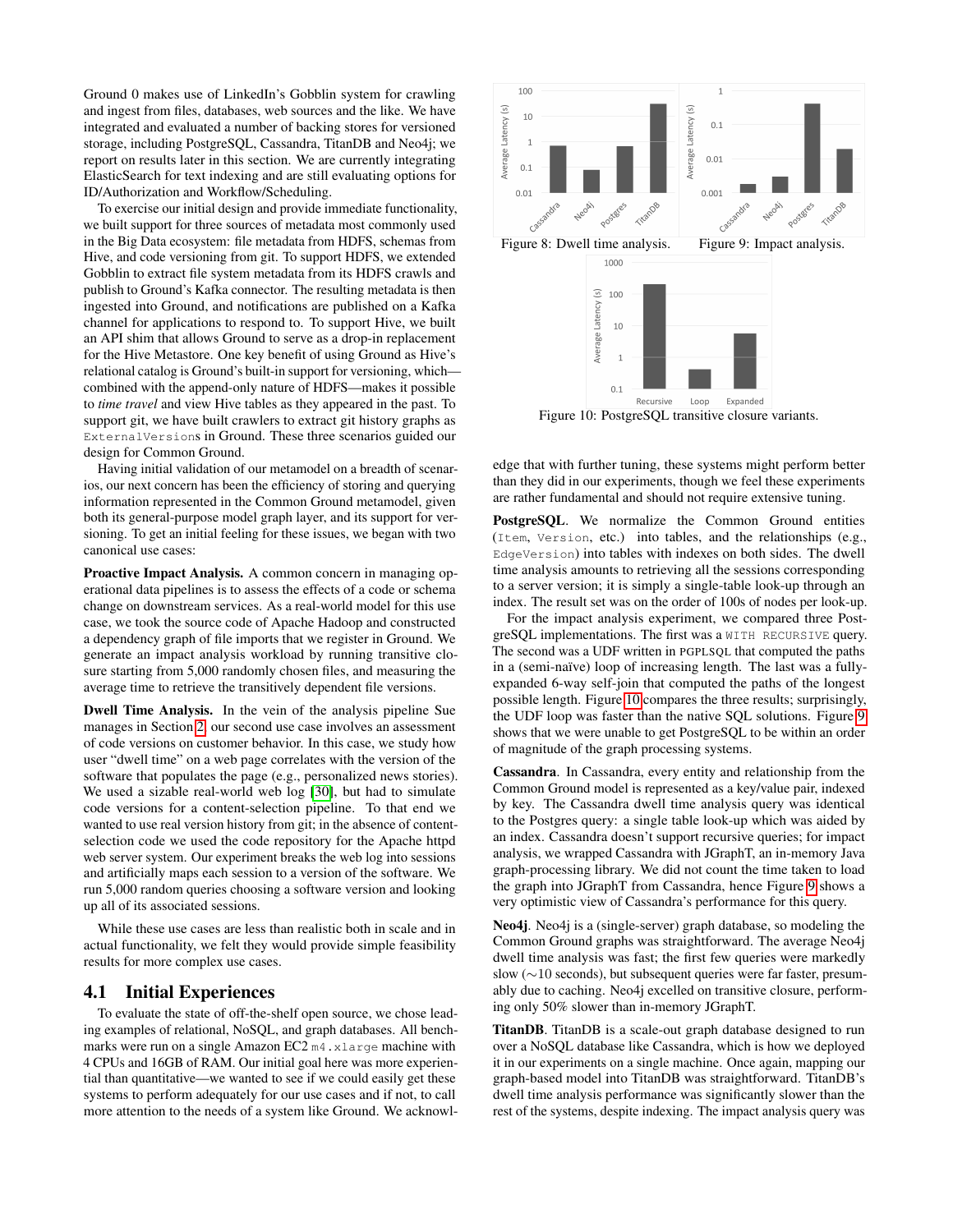significantly faster than any Postgres implementation but was still an order of magnitude slower than Neo4j and JGraphT.

Performance across systems differs significantly in our simple dwell time analysis lookups, but eve bigger divergence is seen in the impact analysis workload. We can expect impact analysis to traverse a small subgraph within a massive job history. Queries on small subgraphs should be very fast—ideally as fast as an in-memory graph system [\[21\]](#page-11-4). JGraphT-over-Cassandra and Neo4j provide a baseline, though neither solution scales beyond one server. PostgreSQL and TitanDB do not appear to be viable even for these modest queries. Of these systems, only Cassandra and TitanDB are designed to scale beyond a single server.

# 5. RELATED WORK

Work related to this paper comes in a variety of categories. A good deal of related work is based out of industry and open source, and not well documented in the research literature; for these projects we do not provide citations, but a web search should be sufficient to locate code repositories or product descriptions.

Classic commercial Master Data Management and ETL solutions were not designed for schema-on-use or agility. Still, they influenced our thinking and many of their features should be supported by Ground [\[19\]](#page-11-5). The Clio project is a good example of research work on this class of schema-centric data integration [\[23\]](#page-11-6). Much of this work could sit in aboveground application logic and be integrated with other forms of data context.

Meanwhile, two emerging metadata systems are addressing governance for the open-source Big Data stack: Cloudera Navigator and the Hortonworks-led Apache Atlas. Both provide graph models that inspired Common Ground's application context model graph. They are both focused on the specifics of running jobs in today's Hadoop stacks, and provide relatively prescriptive metamodels for entities in those stacks. They do not provide versioning or provisions for integration with code repositories, and neither is perceived as vendor-neutral. LinkedIn WhereHows, FINRA Herd and Google Goods [\[14\]](#page-10-3) are metadata services built to support the evolving data workflows in their respective organizations. Goods is a particularly well-documented and mature system, bundling what we call underground services with various proprietary services we might describe as aboveground applications.

There are a number of projects that bundle prescriptive models of metadata into interesting aboveground application use cases. Open-Chorus and LabBook [\[17\]](#page-10-4) provide portals for collaboration on data projects, including user interfaces and backing metamodels. Like many of the systems mentioned above, LabBook also uses a graph data model, with specific entities and relationships that capture its particular model of data collaboration. Vistrails [\[5\]](#page-10-5) is a scientific workflow and provenance management system that shares some of the same goals, with a focus on scientific reproducibility. These systems are designed for particular use cases, and differ fundamentally from Ground's goals of being a standalone context management system in a decoupled stack. However these systems provide a range of examples of the kind of aboveground applications that Ground should support naturally. There has recently been a great deal of uptake in data science "notebook" tools modeled on Mathematica's Notebook—this includes the Jupyter and Zeppelin projects. Various collaborative versions of these notebooks are under development from open source and commercial groups, but the focus seems to be on collaborative editing; rich integration with a data context system like Ground could be quite interesting.

DataHub [\[2\]](#page-10-6) is a research project that offers hosted and versioned storage of datasets, much like GitHub hosts code. Most of the

DataHub research has focused on git-style checkout/checkin versioning of relational tables (e.g., [\[20\]](#page-11-7)). Those ideas may be useful in the design of a new storage system for the versioned information that Ground needs to store, though it remains unclear if their specific versioning model will serve our general needs. A very recent technical report on ProvDB [\[22\]](#page-11-8) echoes some of Ground's vision of coupling versioning and lineage, and proposes an architectural shim on top of a versioned store like git or DataHub. ProvDB proposes a flexible graph database for storage, but provides a somewhat prescriptive metamodel for files, actions on files, and so on. ProvDB also proposes schemes to capture activities automatically from a UNIX command shell. In this it is similar to projects like Burrito [\[13\]](#page-10-7) and ReproZip [\[7\]](#page-10-8).

Ground differs from the above systems in the way it factors out the ABCs of data context in a simple, flexible metamodel provided by a standalone service. Most of the other systems either limit the kind of context they support, or bundle context with specific application scenarios, or both. A key differentiator in Common Ground is the effort to be model-agnostic with respect to Application metadata: unlike many of the systems above, the Common Ground metamodel does not prescribe a specific data model, nor declare specific entity types and the way they should be represented. Of course many of the individual objectives of Ground do overlap in one way or another with the related work above, and we plan to take advantage of good ideas in the open literature as the system evolves in open source.

There is a broad space of commercial efforts that hint at the promise of data context—they could both add context and benefit from it. This category includes products for data preparation, data cataloging, collaboration, query and workflow management, information extraction, ontology management, etc. Rather than attempting to enumerate vendors and products, we refer the reader to relevant market studies, like Dresner's Wisdom of Crowds survey research [\[10,](#page-10-9) [9\]](#page-10-10), or reports from the likes of Gartner [\[29,](#page-11-9) [27,](#page-11-10) [11\]](#page-10-11).

The frequent use of graph data models in these systems raises the specter of connections to the Semantic Web. To be clear, the Common Ground metamodel (much like the metamodels of the other systems mentioned above) is not trying to represent a knowledge graph per se; it does not prescribe RDF-like triple formats or semantic meanings like "subjects", "predicates" or "objects". It is much closer to a simple Entity-Relationship model: a generic data modeling framework that can be used for many purposes, and represent metadata from various models including RDF, relational, JSON, XML, and so on.

# 6. FUTURE WORK

In the spirit of agility, we view Ground as a work in progress. Our intent is to keep Common Ground simple and stabilize it relatively quickly, with evolution and innovation happening largely outside the system core. A principal goal of ground is to facilitate continued innovation from the community: in systems belowground, and algorithms and interfaces aboveground.

#### 6.1 Common Ground

Within Ground proper, we want to make it increasingly easy to use, by offering developers higher levels of abstraction for the existing Common Ground API. One direction we envision is a library of common "design patterns" for typical data models. Many of the use cases we have encountered revolve around relational database metadata, so a design pattern for easily registering relational schemas is an obvious first step, and one that can build on our experience with our Hive metastore implementation. A related direction we hope to pursue is a more declarative interface for specifying models, involving simple relationships and constraints between collections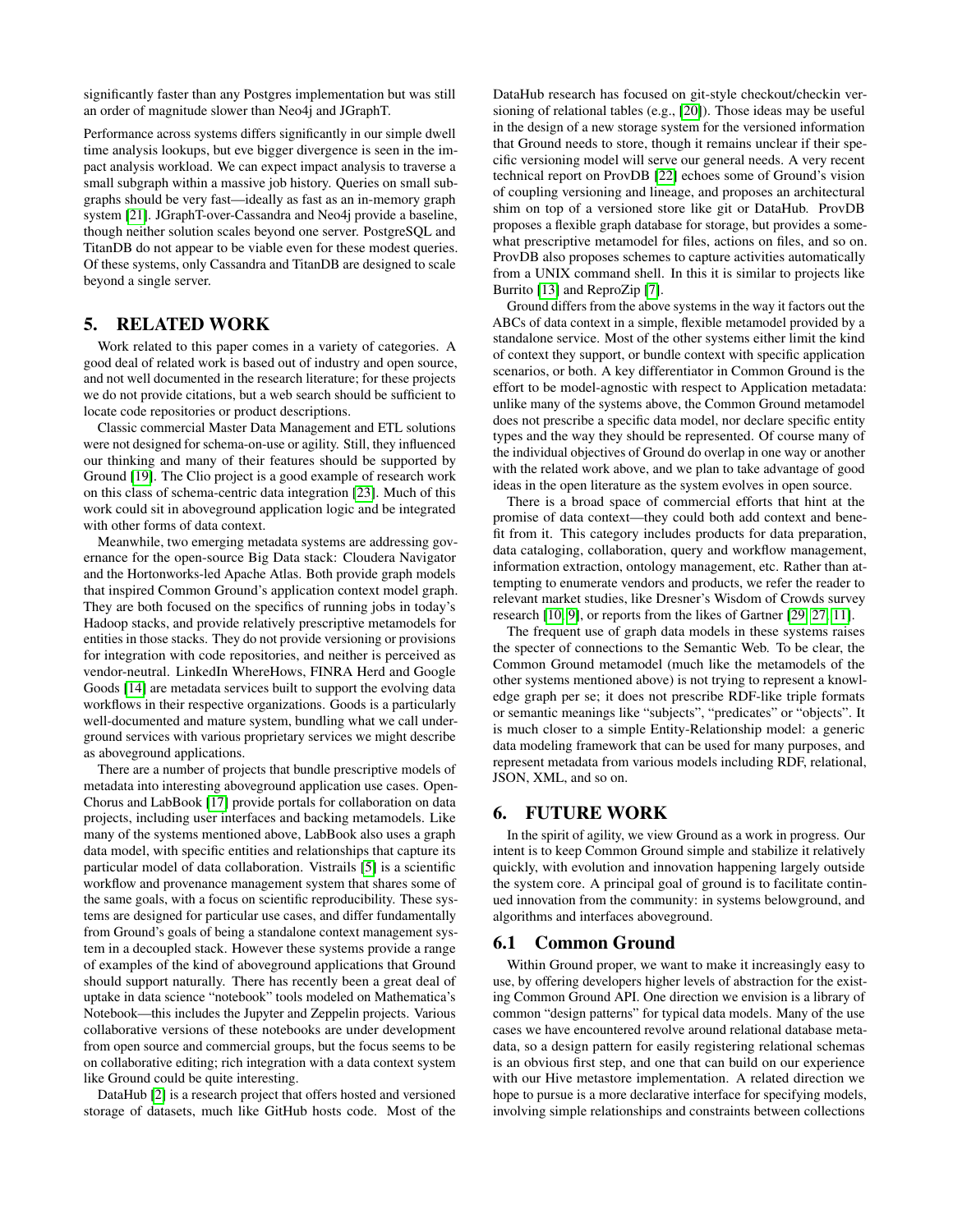or object classes. This would be a good fit for capturing metadata from typical database-backed applications, like those that use Object-Relational Mappings. From such high-level specifications, Ground could offer default (but customizable) logic for managing versioning and lineage.

# 6.2 Underground

As we emphasize above, we see open questions regarding the suitability of current database systems for the needs of data context. Our initial assessment suggests a need for more work: both a deeper evaluation of what exists and very likely designs for something new.

Part of the initial challenge is to understand relevant workloads for Ground deployments. Our examples to date are limited, but given the diverse participants in the early stage of the project we look forward to a quick learning curve. Three simple patterns have emerged from early discussion: tag (attribute) search, wrangling/analysis of usage logs, and traversal (especially transitive closure) of graphs for lineage, modeling and version history. The right solution for this initial workload today is unclear on a number of fronts. First, existing systems for the three component workloads are quite different from each other; there is no obvious single solution. Second, there are no clear scalable open source "winners" in either log or graph processing. Leading log processing solutions like Splunk and SumoLogic are closed-source and the area is not well-studied in research. There are many research papers and active workshops on graph databases (e.g., [\[3\]](#page-10-12)), but we found the leading systems lacking. Third, we are sensitive to the point that some problems—especially in graphs prove to be smaller than expected, and "database" solutions can end up over-engineered for most use cases [\[21\]](#page-11-4).

Another challenge is our desire to maintain version history over time. Interest in no-overwrite databases has only recently reemerged, including DataHub [\[2\]](#page-10-6) and the Datomic, Pachyderm and Noms open source systems. Our early users like the idea of versioning, but were clear that it will not be necessary in every deployment. Even when unbounded versioning is feasible it is often only worth supporting via inexpensive deep storage services. As a result, we cannot expect to provide excellent performance on general ad-hoc temporal queries; some tradeoffs will have to be made to optimize for common high-value usage.

A cross-cutting challenge in any of these contexts is the consistency or transactional semantics across underground subsystems. This is particularly challenging if databases or indices are federated across different components.

### 6.3 Aboveground

There is a wide range of application-level technology that we would like to see deployed in a common data context environment.

Context Extraction. One primary area of interest is extracting context from raw sources. Schema extraction is one important example, in a spectrum from automated techniques [\[4,](#page-10-13) [1\]](#page-10-14) to humanguided metadata wrangling [\[16,](#page-10-15) [18\]](#page-10-16). Another is entity extraction and resolution from data, and the broader category of knowledgebase construction; examples citations here include DeepDive [\[25\]](#page-11-11) and YAGO [\[31\]](#page-11-12). Turning from data to code, work on extracting data lineage is broad and ranges from traditional database provenance in SQL [\[6\]](#page-10-2) to information flow control in more imperative languages [\[24\]](#page-11-2) to harnesses for extracting behavior from commandline workflows [\[13,](#page-10-7) [7\]](#page-10-8). All of these technologies can provide useful data context in settings where today there is none; some of these techniques should be designed to improve if trained on context from other applications.

User Exhaust. The above are all explicit efforts to drive context

extraction "bottom-up" from raw sources. However we suspect that the most interesting context comes from users solving specific problems: if somebody spends significant time with data or code, their effort is usually reflecting the needs of some high-value application context. Thus we're very excited about capturing "exhaust" from data-centric tools. Tools for data wrangling and integration are of particular interest because they exist in a critical stage of the data lifecycle, when users are raising the value of "raw" data into a meaningful "cooked" form that fits an application context that may be otherwise absent from the data. Notebooks for exploratory data analysis provide similar context on how data is being used, particularly in their native habitat of technical environments with relatively small datasets. Visualization and Business Intelligence tools tend to work with relatively refined data, but can still provide useful clues about the ways in which data is being analyzed—if for no other purpose than to suggest useful visualizations to other users.

Socio-Technical Networks. In all of these "data exhaust" cases, there is a simple latent usage relationship: the linkage between a users, applications and datasets. We hypothesize that tracking the network of this usage across an organization can provide significant insights into the way an organization functions—and ways it can be improved. We are not the first to suggest that the socio-technical network behavior of a data-centric organization has value (see, e.g., collaborative visual analysis [\[34,](#page-11-13) [35\]](#page-11-14)). Yet to date the benefits of "collective intelligence" in data organizations have not been widespread in software. It is an open question why this is this case. One possibility is scale—we have yet to observe deployments where there is enough recorded data usage to produce a signal. This should be improving quickly. Another is the historically siloed nature of application context, which a service like Ground can improve. Finally, we are only now seeing the widespread deployment of intelligent applications that can actually surface the value of context: e.g. to suggest data sets, transformations or visualizations.

Ground is an environment not only to collect data context, but to offer it up via a uniform API so applications can demonstrate its utility. We believe this can be a virtuous cycle, where innovative applications that are "good citizens" in generating contextual metadata will likely benefit from context as well.

In addition, the socio-technical network around data may help redefine organizational structure and roles, as emergent behavior is surfaced. For example, it is natural to assume that data curators will surface organically around certain data sets, and official responsibilities for data curation will flow from natural propensities and expertise. Similar patterns could emerge for roles in privacy and security, data analysis and data pipeline management—much as communities form around open source software today. In a real sense, these emergent socio-technical networks of data usage could help define the organizational structures of future enterprises.

Governance and Reproducibility. Data governance sounds a bit drab, but it is critical to organizations that are regulated or otherwise responsible to data producers—often individual members of society with little technical recourse. Simple assurances like enforcing access control or auditing usage become extremely complex for organizations that deploy networks of complex software across multiple sites and sub-organizations. This is hard for well-intentioned organizations, and opaque for the broader community. Improvements to this state of practice would be welcome on all fronts. To begin, contextual information needs to be easy to capture in a common infrastructure. Ground is an effort to enable that beginning, but there is much more to be done in terms of capturing and authenticating sufficient data lineage for governance—whether in legacy or de novo systems.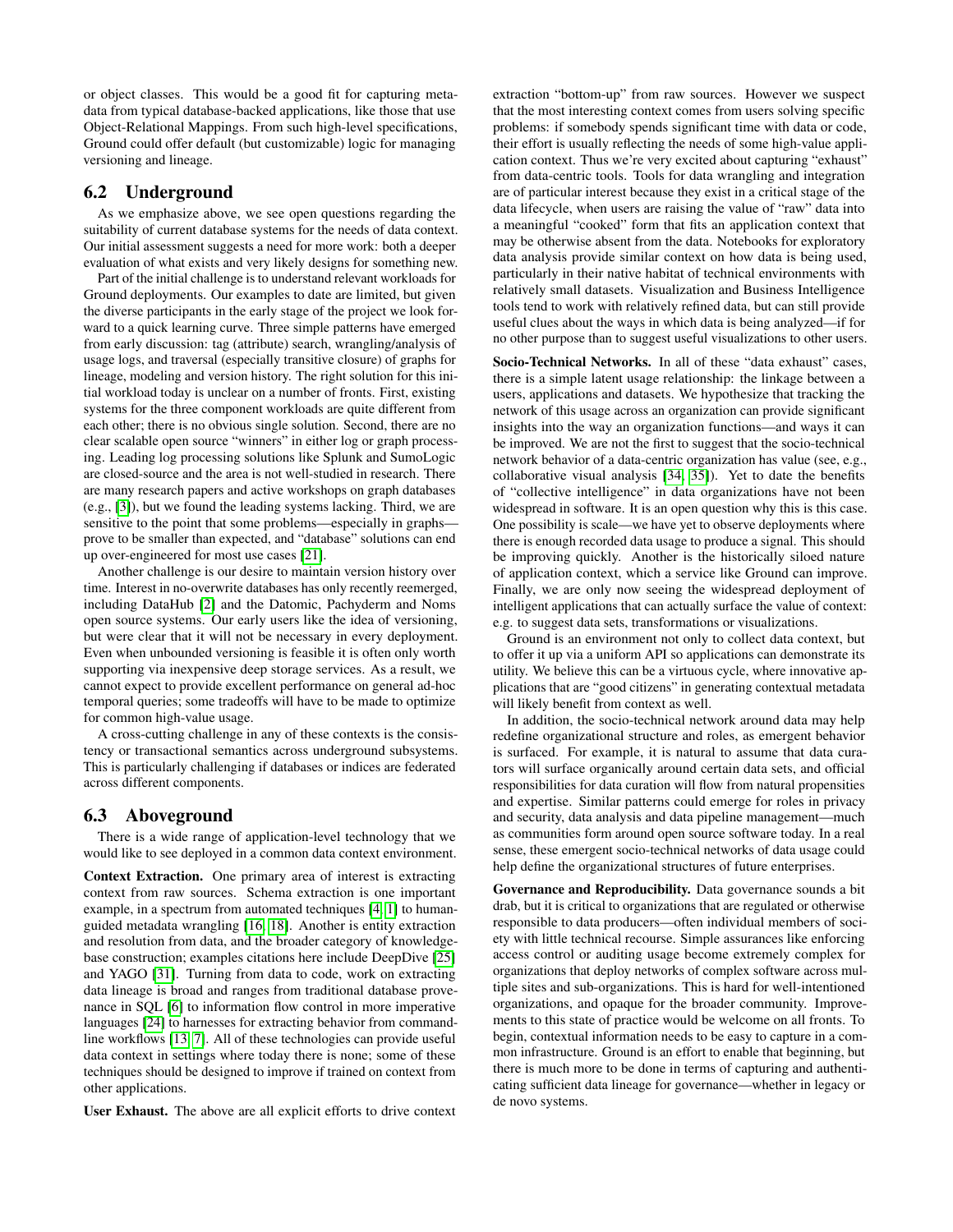Closer to home in the research community, apparently simple tasks like reproducing purely software-driven experiments prove increasingly difficult. We of course have to deal with versions of our own software as well as language libraries and operating systems. Virtualization technologies like containers and virtual machines prevent the need to reproduce hardware, but add their own complexities. It is a wide open question how best to knit together all the moving parts of a software environment for reproducibility, even using the latest tools: software version control systems like git, container systems like docker, virtual machines, and orchestration languages like Kubernetes—not to mention versioned metadata and data, for which there are no popular tools yet. We hope Ground can provide a context where these systems can be put together and these issues explored.

Managing Services That Learn. Services powered by machine learning are being widely deployed, with applications ranging from content recommendation to risk management and fraud detection. These services depend critically on up-to-date data to train accurate models. Often these data are derived from multiple sources (e.g., click streams, content catalogs, and purchase histories). We believe that by connecting commonly used modeling frameworks (e.g., scikit-learn and TensorFlow) to Ground we will be able to help developers identify the correct data to train models and automatically update models as new data arrives. Furthermore, by registering models directly with Ground, developers will be able to get help tracking and addressing many of the challenges in production machine learning outlined by Sculley et al. in [\[28\]](#page-11-15), which focus in large part on dependencies across data, code and configuration files.

Once deployed, machine learning services are notoriously difficult to manage. An interesting area of future research will be connecting prediction serving platforms (e.g., Velox [\[8\]](#page-10-17) and TensorFlow Serving [\[32\]](#page-11-16)) to Ground. Integration with Ground will enable prediction serving systems to attribute prediction errors to the corresponding training data and improve decision auditing by capturing the context in which decisions were made. Furthermore, as prediction services are composed (e.g., in predicting musical genres and ranking songs), Ground can provide a broader view of these services and help to isolate failing models.

### 7. CONCLUSION

Data context services are a critical missing layer in today's Big Data stack, and deserve careful consideration given the central role they can play. They also raise interesting challenges and opportunities spanning the breadth of database research. The basic design requirements—model-agnostic, immutable, scalable services seem to present new database systems challenges underground. Meanwhile the aboveground opportunities for innovation cover a broad spectrum from human-in-the-loop applications, to dataset and workflow lifecycle management, to critical infrastructure for IT management. Ground is a community effort to build out this roadmap—providing useful open source along the way, and an environment where advanced ideas can be explored and plugged in.

## Acknowledgments

Thanks to Alex Rasmussen for feedback on early drafts of this paper, and to Hemal Gandhi for input on Common Ground APIs and supernodes. Thanks also to Frank Nothaft for ideas and perspective from biosciences, and to David Patterson for early support of the project. This work was supported in part by a grant from the National Institutes of Health 5417070-5500000722.

# 8. REFERENCES

- <span id="page-10-14"></span>[1] M. D. Adelfio and H. Samet. Schema extraction for tabular data on the web. *Proceedings of the VLDB Endowment*, 6(6):421–432, 2013.
- <span id="page-10-6"></span>[2] A. Bhardwaj, S. Bhattacherjee, A. Chavan, A. Deshpande, A. J. Elmore, S. Madden, and A. G. Parameswaran. DataHub: Collaborative data science & dataset version management at scale. In *CIDR*, 2015.
- <span id="page-10-12"></span>[3] P. Boncz and J. Larriba-Pey, editors. *International Workshop on Graph Data Management Experiences and Systems (GRADES)*. ACM, 2016.
- <span id="page-10-13"></span>[4] M. J. Cafarella, A. Halevy, D. Z. Wang, E. Wu, and Y. Zhang. WebTables: Exploring the power of tables on the web. *Proceedings of the VLDB Endowment*, 1(1):538–549, 2008.
- <span id="page-10-5"></span>[5] S. P. Callahan, J. Freire, E. Santos, C. E. Scheidegger, C. T. Silva, and H. T. Vo. VisTrails: Visualization meets data management. In *Proceedings of the 2006 ACM SIGMOD international conference on Management of data*, pages 745–747. ACM, 2006.
- <span id="page-10-2"></span>[6] J. Cheney, L. Chiticariu, and W.-C. Tan. *Provenance in Databases*. Now Publishers Inc, 2009.
- <span id="page-10-8"></span>[7] F. S. Chirigati, D. E. Shasha, and J. Freire. ReproZip: Using provenance to support computational reproducibility. In *Workshop on the Theory and Practice of Provenance (TaPP)*, 2013.
- <span id="page-10-17"></span>[8] D. Crankshaw, P. Bailis, J. E. Gonzalez, H. Li, Z. Zhang, M. J. Franklin, A. Ghodsi, and M. I. Jordan. The missing piece in complex analytics: Low latency, scalable model management and serving with velox. In *CIDR 2015, Seventh Biennial Conference on Innovative Data Systems*, 2015.
- <span id="page-10-10"></span>[9] H. Dresner. 2016 Collective Insights Market Study Report. Technical report, Dresner Advisory Services, LLC, 2016.
- <span id="page-10-9"></span>[10] H. Dresner. 2016 End User Data Preparation Market Study. Technical report, Dresner Advisory Services, LLC, 2016.
- <span id="page-10-11"></span>[11] A. D. Duncan, D. Laney, and G. D. Simoni. How chief data officers can use an information catalog to maximize business value from information assets. Technical report, Gartner, Inc., 2016.
- <span id="page-10-1"></span>[12] Gartner. Gartner says every budget is becoming an IT budget, Oct. 2012. [http://www.gartner.com/newsroom/id/2208015.](http://www.gartner.com/newsroom/id/2208015)
- <span id="page-10-7"></span>[13] P. J. Guo and M. Seltzer. BURRITO: Wrapping your lab notebook in computational infrastructure. In *Workshop on the Theory and Practice of Provenance (TaPP)*, 2012.
- <span id="page-10-3"></span>[14] A. Halevy, F. Korn, N. F. Noy, C. Olston, N. Polyzotis, S. Roy, and S. E. Whang. Goods: Organizing Google's datasets. In *Proceedings of the 2016 International Conference on Management of Data*, pages 795–806. ACM, 2016.
- <span id="page-10-0"></span>[15] W. H. Inmon. *Building the data warehouse*. John Wiley & Sons, 2005.
- <span id="page-10-15"></span>[16] S. Kandel, A. Paepcke, J. Hellerstein, and J. Heer. Wrangler: Interactive visual specification of data transformation scripts. In *Proceedings of the SIGCHI Conference on Human Factors in Computing Systems*, pages 3363–3372. ACM, 2011.
- <span id="page-10-4"></span>[17] E. Kandogan, M. Roth, P. Schwarz, J. Hui, I. Terrizzano, C. Christodoulakis, and R. J. Miller. LabBook: Metadata-driven social collaborative data analysis. In *Big Data (Big Data), 2015 IEEE International Conference on*, pages 431–440. IEEE, 2015.
- <span id="page-10-16"></span>[18] V. Le and S. Gulwani. FlashExtract: A framework for data extraction by examples. In *ACM SIGPLAN Notices*, volume 49, pages 542–553. ACM, 2014.